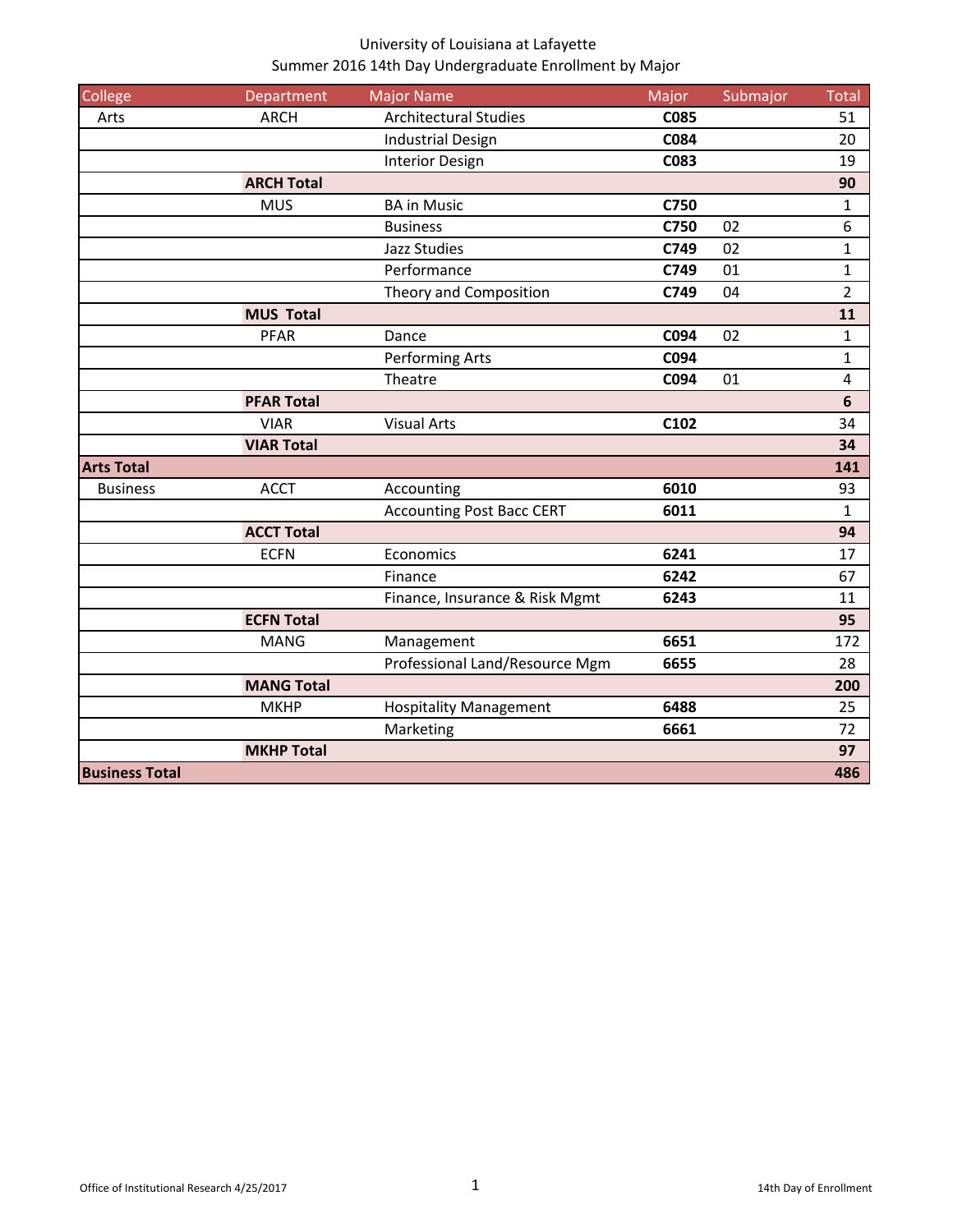| College                | Department        | <b>Major Name</b>                    | Major | Submajor | Total            |
|------------------------|-------------------|--------------------------------------|-------|----------|------------------|
| Education              | ED                | Add Certification in Education       | 2997  |          | $\mathbf{1}$     |
|                        |                   | Alt Certification in Education       | 2998  |          | $\overline{7}$   |
|                        |                   | <b>English Education</b>             | 2997  | 28       | $\mathbf{1}$     |
|                        | <b>ED Total</b>   |                                      |       |          | $\boldsymbol{9}$ |
|                        | <b>EDCI</b>       | <b>Art Education</b>                 | 2074  |          | $\overline{2}$   |
|                        |                   | <b>Biology Education</b>             | 2377  | 08       | $\sqrt{4}$       |
|                        |                   | <b>Business Education</b>            | 2377  | 11       | $\mathbf 1$      |
|                        |                   | Chemistry Educ - Grades 6-12         | 2161  |          | $\mathbf{1}$     |
|                        |                   | Early Childhood - Grades PK-3        | 2260  |          | 35               |
|                        |                   | <b>EARLY CHILDHOOD ED GR PK-3</b>    | 2410  |          | 9                |
|                        |                   | Elementary Educ - Grades 1-5         | 2311  |          | 40               |
|                        |                   | <b>ELEMENTARY EDUCATION</b>          | 2402  |          | 5                |
|                        |                   | <b>English Education</b>             | 2377  | 28       | $\boldsymbol{9}$ |
|                        |                   | English Education- Grades 6-12       | 2301  |          | $\overline{2}$   |
|                        |                   | <b>FRENCH EDUCATION GRADES K-12</b>  | 2425  |          | $\mathbf{1}$     |
|                        |                   | <b>General Science Education</b>     | 2377  | 32       | $\mathbf{1}$     |
|                        |                   | <b>Instrumental Music Education</b>  | 2373  | 48       | $\overline{3}$   |
|                        |                   | <b>Mathematics Education</b>         | 2377  | 46       | $\overline{7}$   |
|                        |                   | Middle School - Grades 4-8           | 2265  |          | 8                |
|                        |                   | MIDDLE SCHOOL EDUCATION GR 4-8       | 2403  |          | $\boldsymbol{9}$ |
|                        |                   | <b>Physics Education</b>             | 2377  | 52       | $\mathbf{1}$     |
|                        |                   | <b>SCHOOL LIBRARIAN</b>              | 2434  |          | $\mathbf 1$      |
|                        |                   | <b>SECONDARY EDUCATION GR 6-12</b>   | 2405  |          | $\sqrt{6}$       |
|                        |                   | <b>Social Studies Education</b>      | 2377  | 54       | $\overline{4}$   |
|                        |                   | <b>SPED EARLY INTERV: BIRTH</b>      | 2415  |          | $\mathbf{1}$     |
|                        |                   | <b>Vocal Music Education</b>         | 2373  | 50       | $\mathbf{1}$     |
|                        | <b>EDCI Total</b> |                                      |       |          | 151              |
|                        | <b>KNES</b>       | <b>Athletic Training</b>             | 2473  |          | 23               |
|                        |                   | <b>Exercise Science</b>              | 2474  | 05       | 184              |
|                        |                   | <b>Health Promotion</b>              | 2474  | 10       | $\mathbf{1}$     |
|                        |                   | <b>Health Promotion and Wellness</b> | 2474  | 30       | 22               |
|                        |                   | Kinesiology - Grades K-12            | 2474  |          | 29               |
|                        |                   | Sports Management                    | 2474  | 20       | 44               |
|                        | <b>KNES Total</b> |                                      |       |          | 303              |
| <b>Education Total</b> |                   |                                      |       |          | 463              |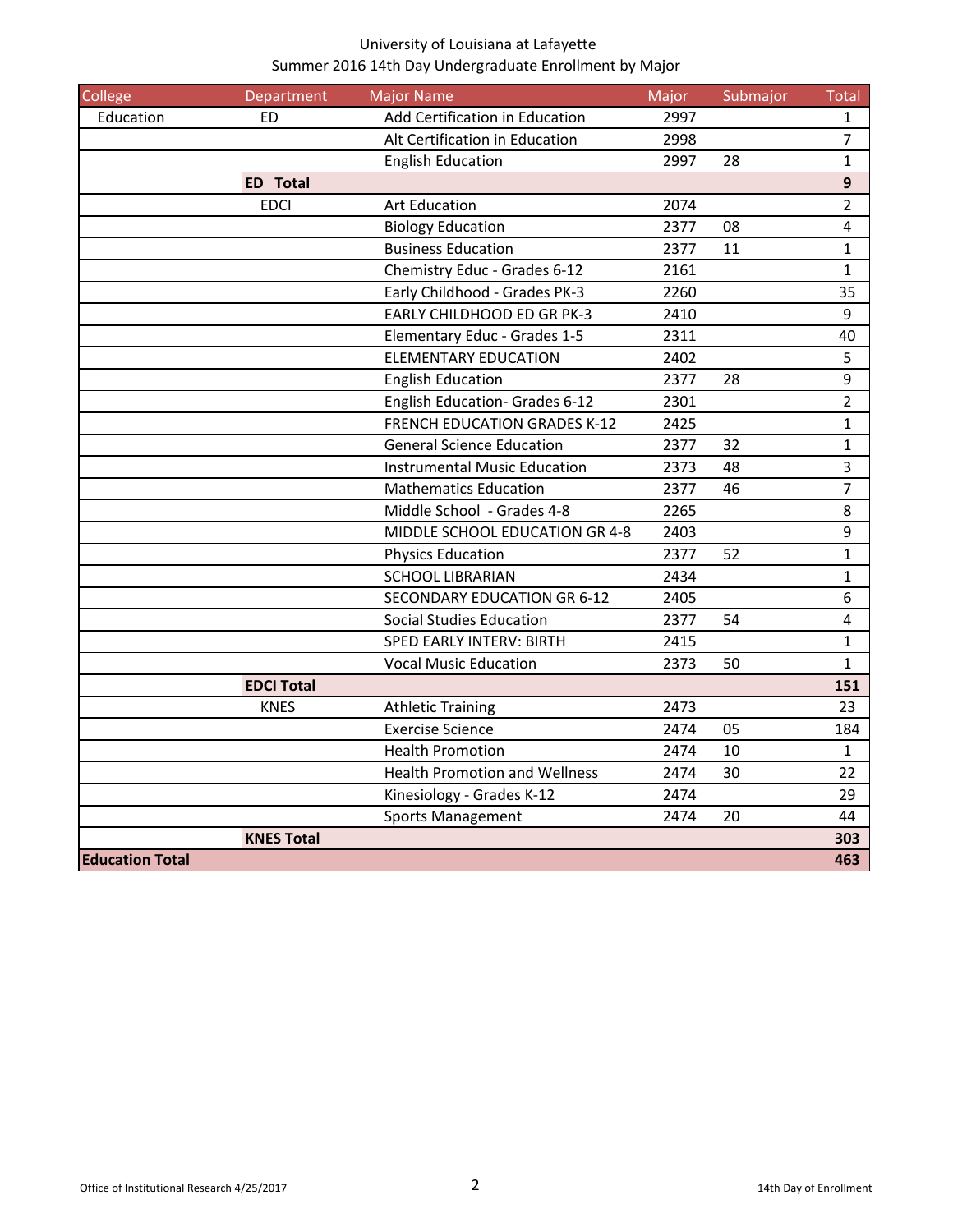| <b>College</b>           | Department        | Major Name                    | Major | Submajor | <b>Total</b> |
|--------------------------|-------------------|-------------------------------|-------|----------|--------------|
| Engineering              | <b>CHEE</b>       | <b>Chemical Engineering</b>   | 4170  |          | 115          |
|                          | <b>CHEE Total</b> |                               |       |          | 115          |
|                          | <b>CIVE</b>       | Civil Engineering             | 4180  |          | 62           |
|                          | <b>CIVE Total</b> |                               |       |          | 62           |
|                          | <b>EECE</b>       | <b>Electrical Engineering</b> | 4280  |          | 69           |
|                          | <b>EECE Total</b> |                               |       |          | 69           |
|                          | <b>ITEC</b>       | <b>Industrial Technology</b>  | 4552  |          | 147          |
|                          | <b>ITEC Total</b> |                               |       |          | 147          |
|                          | <b>MCHE</b>       | <b>Mechanical Engineering</b> | 4680  |          | 211          |
|                          | <b>MCHE Total</b> |                               |       |          | 211          |
|                          | <b>PETE</b>       | Petroleum Engineering         | 4790  |          | 206          |
|                          | <b>PETE Total</b> |                               |       |          | 206          |
| <b>Engineering Total</b> |                   |                               |       |          | 810          |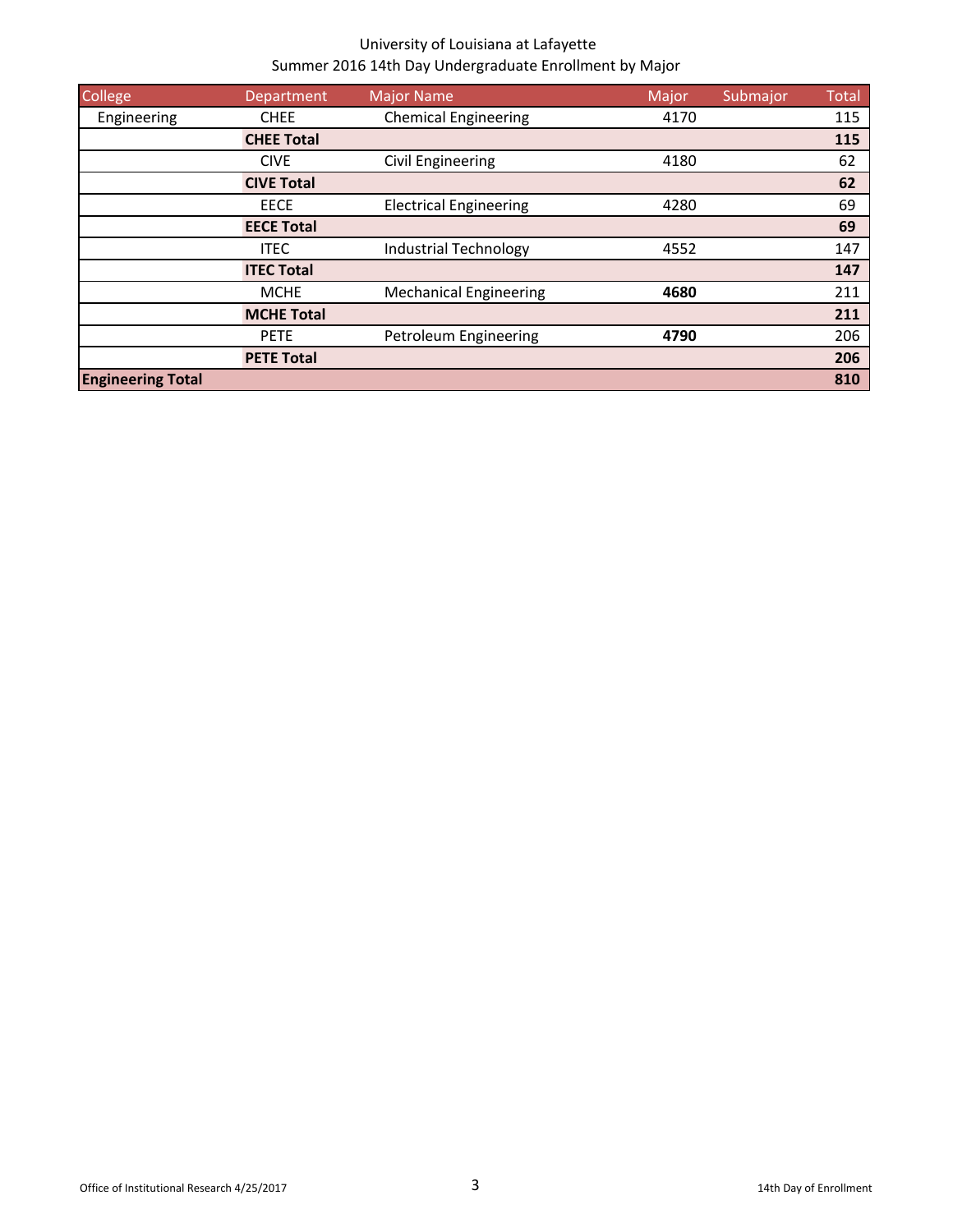| College                   | Department        | <b>Major Name</b>               | Major | Submajor | <b>Total</b>            |
|---------------------------|-------------------|---------------------------------|-------|----------|-------------------------|
| <b>Liberal Arts</b>       | <b>CJUS</b>       | <b>Criminal Justice</b>         | H929  |          | 47                      |
|                           | <b>CJUS Total</b> |                                 |       |          | 47                      |
|                           | <b>CMCN</b>       | <b>Mass Comm-Advertising</b>    | H962  | 01       | 14                      |
|                           |                   | <b>Mass Comm-Broadcasting</b>   | H962  | 02       | 23                      |
|                           |                   | Mass Comm-Journalism            | H962  | 03       | $\overline{7}$          |
|                           |                   | Organizational Communication    | H961  |          | 12                      |
|                           |                   | <b>Public Relations</b>         | H965  |          | 68                      |
|                           | <b>CMCN Total</b> |                                 |       |          | 124                     |
|                           | CODI              | Speech Pathology and Audiology  | H963  |          | 47                      |
|                           | <b>CODI Total</b> |                                 |       |          | 47                      |
|                           | <b>ENGL</b>       | <b>Creative Writing</b>         | H301  | 01       | 9                       |
|                           |                   | English                         | H301  |          | 16                      |
|                           |                   | Folklore                        | H301  | 02       | $\overline{2}$          |
|                           |                   | Linguistics                     | H301  | 03       | $\mathbf{1}$            |
|                           |                   | Literature                      | H301  | 04       | $\overline{2}$          |
|                           |                   | <b>Professional Writing</b>     | H301  | 05       | $\boldsymbol{6}$        |
|                           | <b>ENGL Total</b> |                                 |       |          | 36                      |
|                           | <b>FORL</b>       | French and Francophone Studies  | H345  | 20       | $\mathbf{1}$            |
|                           |                   | Spanish                         | H345  | 03       | 1                       |
|                           |                   | Spanish Education               | H345  | 13       | $\mathbf 1$             |
|                           | <b>FORL Total</b> |                                 |       |          | $\overline{\mathbf{3}}$ |
|                           | <b>HIGE</b>       | History                         | H501  |          | 17                      |
|                           | <b>HIGE Total</b> |                                 |       |          | 17                      |
|                           | LA                | Moving Image Arts               | H541  |          | 5                       |
|                           |                   | <b>Undeclared Liberal Arts</b>  | H009  |          | 18                      |
|                           | LA Total          |                                 |       |          | 23                      |
|                           | <b>POLS</b>       | <b>International Relations</b>  | H921  | 02       | $\overline{a}$          |
|                           |                   | <b>Political Science</b>        | H921  |          | $9\,$                   |
|                           |                   | Pre-Law                         | H921  | 01       | 13                      |
|                           | <b>POLS Total</b> |                                 |       |          | 26                      |
|                           | <b>PSYC</b>       | Psychology                      | H870  |          | 103                     |
|                           | <b>PSYC Total</b> |                                 |       |          | 103                     |
|                           | SOCI              | Anthropology                    | H924  |          | 6                       |
|                           |                   | <b>Child and Family Studies</b> | H481  |          | 39                      |
|                           |                   | Sociology                       | H925  |          | 15                      |
|                           | <b>SOCI Total</b> |                                 |       |          | 60                      |
| <b>Liberal Arts Total</b> |                   |                                 |       |          | 486                     |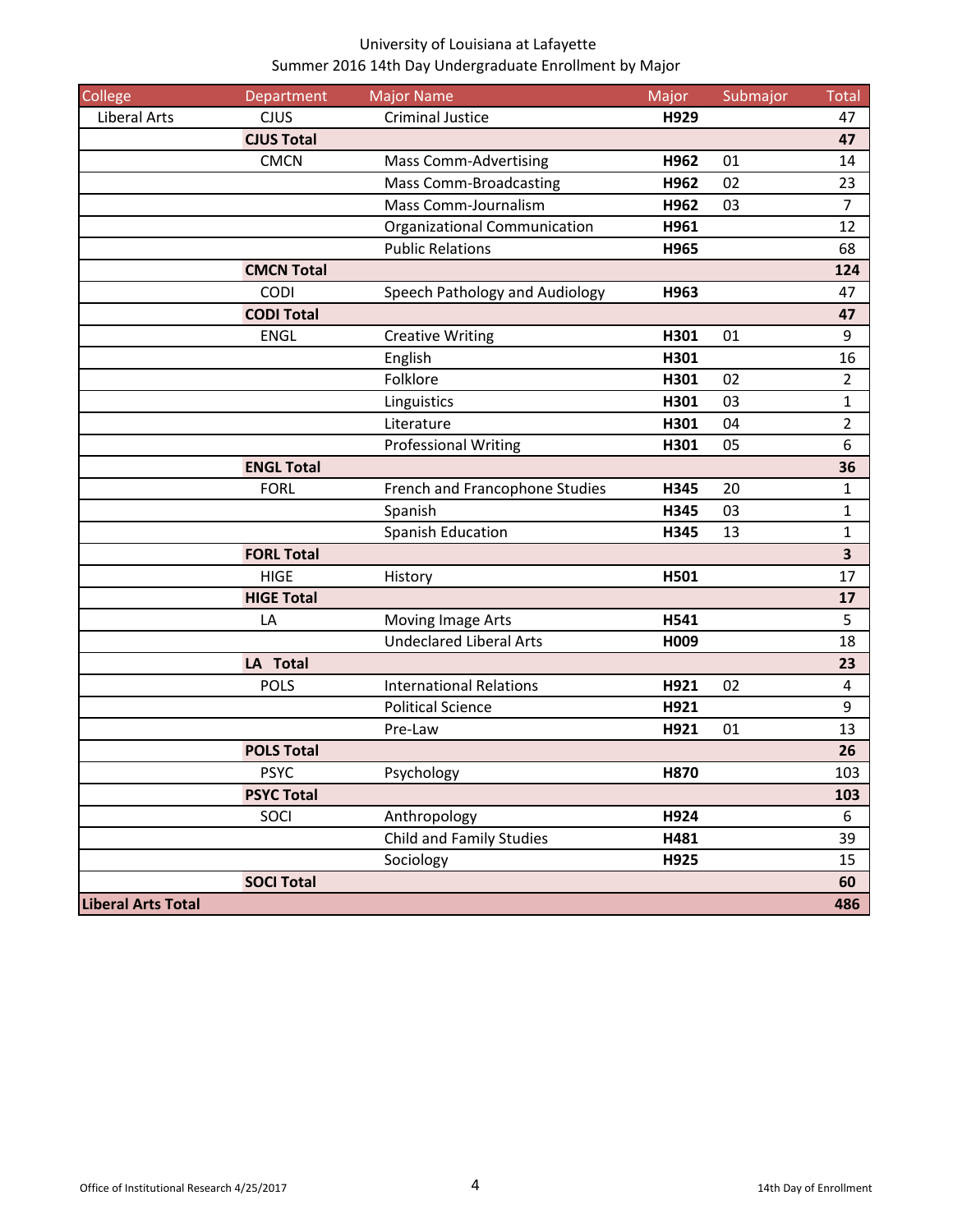| College              | Department        | <b>Major Name</b>                     | Major | Submajor | <b>Total</b> |
|----------------------|-------------------|---------------------------------------|-------|----------|--------------|
| <b>Nursing</b>       | <b>ALHP</b>       | Dental Hygiene                        | 5772  |          |              |
|                      |                   | <b>Dietetics</b>                      | 5486  |          | 17           |
|                      |                   | <b>Health Services Administration</b> | 5487  |          | 19           |
|                      |                   |                                       |       | 01       | 1            |
|                      |                   | Pre-Dental Hygiene                    | 5773  |          | 22           |
|                      | <b>ALHP Total</b> |                                       |       |          | 60           |
|                      | <b>BSN</b>        | <b>Nursing</b>                        | 5770  |          | 203          |
|                      |                   | Online Nursing RN to BSN              | 5770  | 03       | 590          |
|                      | <b>BSN Total</b>  |                                       |       |          | 793          |
|                      | <b>HIM</b>        | <b>Health Information Management</b>  | 5728  |          | 26           |
|                      | <b>HIM Total</b>  |                                       |       |          | 26           |
| <b>Nursing Total</b> |                   |                                       |       |          | 879          |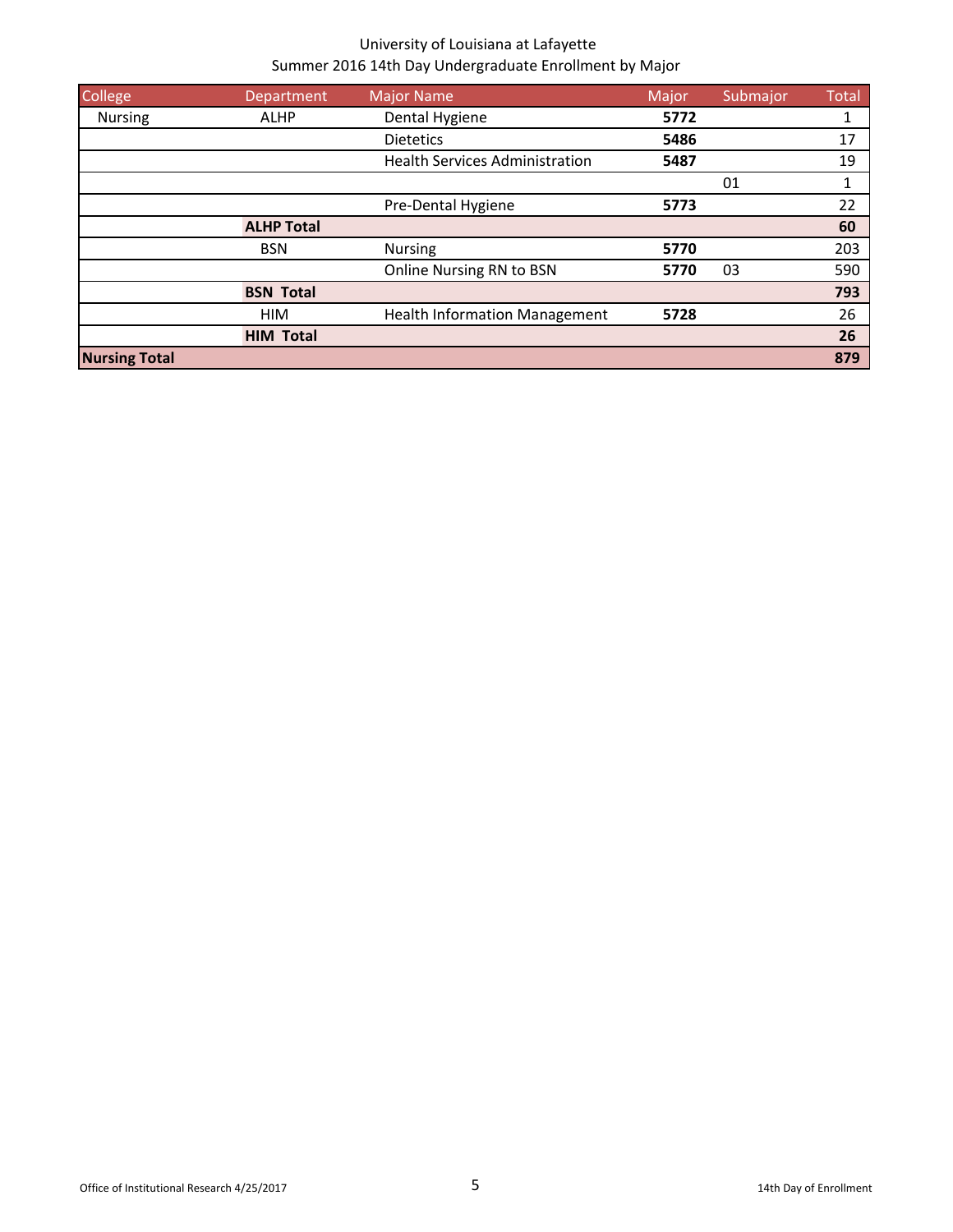| College               | Department        | <b>Major Name</b>                   | Major       | Submajor | Total            |
|-----------------------|-------------------|-------------------------------------|-------------|----------|------------------|
| Sciences              | <b>BIOL</b>       | Bio Resources / Diversity           | <b>S117</b> | 10       | 5                |
|                       |                   | Biology                             | <b>S117</b> |          | 170              |
|                       |                   | Micro Biology                       | <b>S117</b> | 20       | $\overline{7}$   |
|                       |                   | Microbiology                        | S721        |          | $\mathbf{1}$     |
|                       |                   | Pre Vet Two Year Transfer           | S064        |          | 4                |
|                       |                   | Pre-Med Tech, Transfer Program      | <b>S727</b> |          | 1                |
|                       | <b>BIOL Total</b> |                                     |             |          | 188              |
|                       | <b>CHEM</b>       | Chemistry                           | <b>S161</b> |          | 29               |
|                       |                   | Pre-Pharmacy Two Year Transfer      | S162        |          | 17               |
|                       | <b>CHEM Total</b> |                                     |             |          | 46               |
|                       | <b>CMIX</b>       | <b>Business Informatics</b>         | <b>S300</b> | 01       | 14               |
|                       |                   | Digital Media Technology            | <b>S300</b> | 03       | $\mathbf{3}$     |
|                       |                   | <b>Health Informatics</b>           | <b>S300</b> | 02       | 4                |
|                       |                   | Interactive Media Technology        | <b>S300</b> | 07       | $\sqrt{4}$       |
|                       |                   | <b>Systems Administration</b>       | <b>S300</b> | 04       | $\overline{7}$   |
|                       |                   | Web Design                          | <b>S300</b> | 05       | 2                |
|                       | <b>CMIX Total</b> |                                     |             |          | 34               |
|                       | <b>CMPS</b>       | <b>Computer Science</b>             | S191        |          | 55               |
|                       |                   | CSci, Cognitive Science             | S191        | 01       | 3                |
|                       |                   | CSci, Computer Engineering          | S191        | 02       | $\sqrt{4}$       |
|                       |                   | <b>CSci, Information Technology</b> | S191        | 03       | $\overline{3}$   |
|                       |                   | CSci, Scientific Computing          | S191        | 04       | 3                |
|                       |                   | CSci, Video Game Design & Dev       | S191        | 05       | 11               |
|                       | <b>CMPS Total</b> |                                     |             |          | 79               |
|                       | <b>GEOL</b>       | Geology                             | S410        |          | 40               |
|                       | <b>GEOL Total</b> |                                     |             |          | 40               |
|                       | <b>GEOS</b>       | Digital Geography                   | <b>S200</b> | 03       | $\overline{2}$   |
|                       |                   | <b>Environmental Quality</b>        | <b>S200</b> | 02       | 9                |
|                       |                   | Soil and Water Conservation         | <b>S200</b> | 01       | 8                |
|                       | <b>GEOS Total</b> |                                     |             |          | 19               |
|                       | <b>MATH</b>       | Mathematics                         | S671        |          | 13               |
|                       | <b>MATH Total</b> |                                     |             |          | 13               |
|                       | <b>PHYS</b>       | Physics                             | <b>S830</b> |          | 3                |
|                       | <b>PHYS Total</b> |                                     |             |          | 3                |
|                       | SI                | <b>Undeclared Science</b>           | S009        |          | $\boldsymbol{6}$ |
|                       | SI Total          |                                     |             |          | 6                |
| <b>Sciences Total</b> |                   |                                     |             |          | 428              |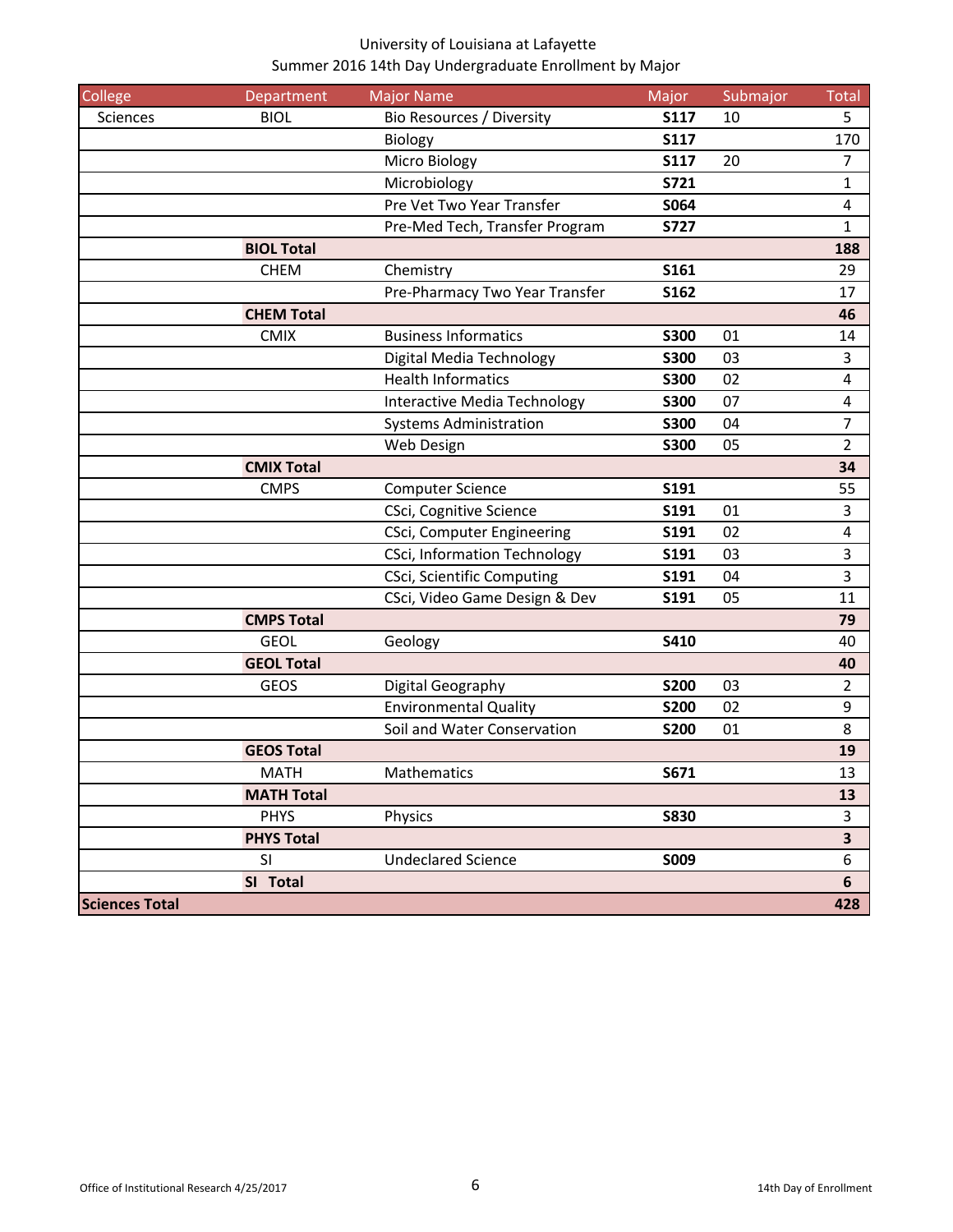| College                            | Department        | <b>Major Name</b>             | Major | Submajor | Total |
|------------------------------------|-------------------|-------------------------------|-------|----------|-------|
| <b>University College</b>          | <b>UCOL</b>       | Gen Studies, Applied Sciences | G005  |          | 75    |
|                                    |                   | Gen Studies, Arts and Human   | G001  |          | 56    |
|                                    |                   | Gen Studies, Behavioral Sci   | G003  |          | 90    |
|                                    |                   | Gen Studies, Natural Sciences | G002  |          | 6     |
|                                    |                   | General Studies, Interim      | G000  |          | 1     |
|                                    | <b>UCOL Total</b> |                               |       |          | 228   |
| <b>University College Total</b>    |                   |                               |       |          | 228   |
| <b>University Connection</b>       | <b>UCON</b>       | Doors Program                 | 7008  |          | 2     |
|                                    |                   | High School - Dual Enrollment | 7012  |          | 9     |
|                                    |                   | Post Baccalaureate            | 7001  |          | 21    |
|                                    |                   | Special Non Degree Undergrad  | 7000  |          | 3     |
|                                    |                   | Summer Visitor                | 7003  |          | 69    |
|                                    | <b>UCON Total</b> |                               |       |          | 104   |
| <b>University Connection Total</b> |                   |                               |       |          | 104   |
| <b>Grand Total</b>                 |                   |                               |       |          | 4025  |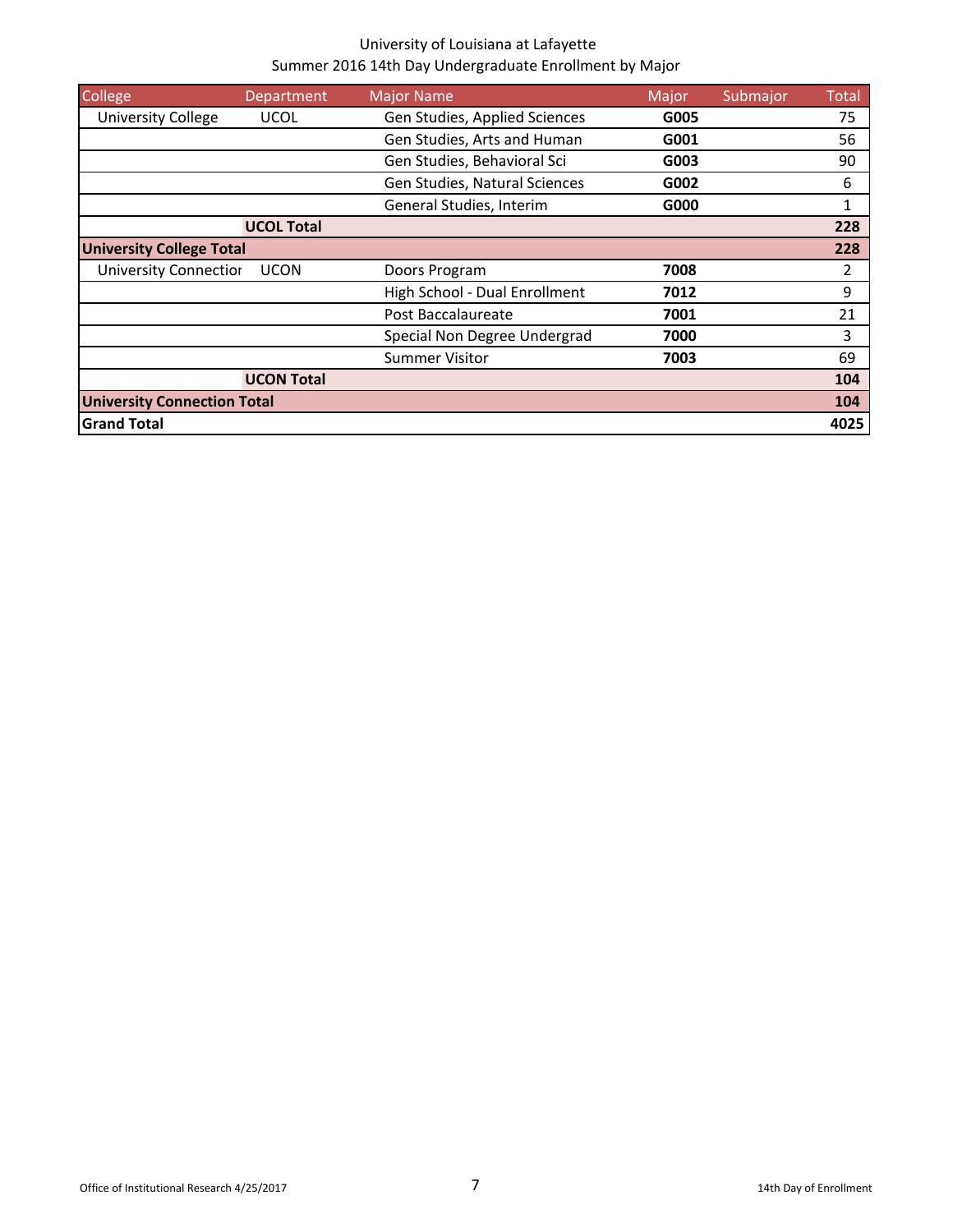| College                  | Department        | <b>Major Name</b>                 | Major | Submajor  | <b>Total</b>            |
|--------------------------|-------------------|-----------------------------------|-------|-----------|-------------------------|
| Arts                     | <b>ARCH</b>       |                                   |       |           | 18                      |
| <b>Arts Total</b>        |                   |                                   |       |           | 18                      |
| <b>Business</b>          | <b>ACCT</b>       | Accounting                        | 812A  |           | $\overline{7}$          |
|                          | <b>ACCT Total</b> |                                   |       |           | $\overline{7}$          |
|                          | <b>MBA</b>        | <b>Health Care Administration</b> | 8121  |           | 12                      |
|                          |                   | <b>Masters of Business Admin</b>  | 8120  |           | 67                      |
|                          | <b>MBA Total</b>  |                                   |       |           | 79                      |
| <b>Business Total</b>    |                   |                                   |       |           | 86                      |
| Education                | <b>COUE</b>       | <b>Counselor Education</b>        | 8010  |           | 45                      |
|                          | <b>COUE Total</b> |                                   |       |           | 45                      |
|                          | <b>EDCI</b>       | Curriculum and Instruction        | 8377  |           | $\mathbf{1}$            |
|                          |                   | ELEM ED & SPEC ED M/MOD GR 1-5    | 8370  |           | 10                      |
|                          |                   | <b>Gifted Education</b>           | 8378  |           | $\mathbf{1}$            |
|                          |                   | <b>Instructional Coach</b>        | 837A  |           | 3                       |
|                          |                   | OL Curriculum and Instruction     | 8377  | <b>OL</b> | 23                      |
|                          |                   | SCND ED & SPEC ED M/MOD GR6-12    | 8379  |           | 1                       |
|                          | <b>EDCI Total</b> |                                   |       |           | 39                      |
|                          | <b>EDFL</b>       | <b>Educational Leadership</b>     | 8387  |           | 45                      |
|                          |                   | Educational Leadership Ed.D.      | 8389  |           | 51                      |
|                          |                   | Higher Education Admin EdD        | 8390  |           | 9                       |
|                          | <b>EDFL Total</b> |                                   |       |           | 105                     |
|                          | <b>KNES</b>       | Kinesiology Master's Degree       | 8360  |           | 21                      |
|                          | <b>KNES Total</b> |                                   |       |           | 21                      |
| <b>Education Total</b>   |                   |                                   |       |           | 210                     |
| Engineering              | <b>CHEE</b>       | <b>Chemical Engineering MSE</b>   | 8173  |           | 6                       |
|                          | <b>CHEE Total</b> |                                   |       |           | $\boldsymbol{6}$        |
|                          | <b>EECE</b>       | <b>Computer Engineering</b>       | 8289  |           | 6                       |
|                          | <b>EECE Total</b> |                                   |       |           | 6                       |
|                          | <b>ENGR</b>       | Ph.D. Systems Engineering CHEM    | 8174  |           | 3                       |
|                          |                   | Ph.D. Systems Engineering CIVE    | 8184  |           | 1                       |
|                          |                   | Ph.D. Systems Engineering ELEE    | 8286  |           | $\mathbf{1}$            |
|                          |                   | Ph.D. Systems Engineering MCHE    | 8684  |           | 4                       |
|                          | <b>ENGR Total</b> |                                   |       |           | $\boldsymbol{9}$        |
|                          | <b>ITEC</b>       | <b>Systems Technology</b>         | 8323  |           | 3                       |
|                          | <b>ITEC Total</b> |                                   |       |           | 3                       |
|                          | <b>MCHE</b>       | <b>Mechanical Engineering MSE</b> | 8683  |           | 7                       |
|                          | <b>MCHE Total</b> |                                   |       |           | $\overline{\mathbf{z}}$ |
|                          | <b>PETE</b>       | Petroleum Engineering MSE         | 8793  |           | 6                       |
|                          | <b>PETE Total</b> |                                   |       |           | $\boldsymbol{6}$        |
| <b>Engineering Total</b> |                   |                                   |       |           | 37                      |
| Grad School              | GR                | Masters Plus 30                   | 8008  |           | $\overline{2}$          |
|                          | <b>GR</b> Total   |                                   |       |           | $\overline{2}$          |
| <b>Grad School Total</b> |                   |                                   |       |           | $\overline{2}$          |